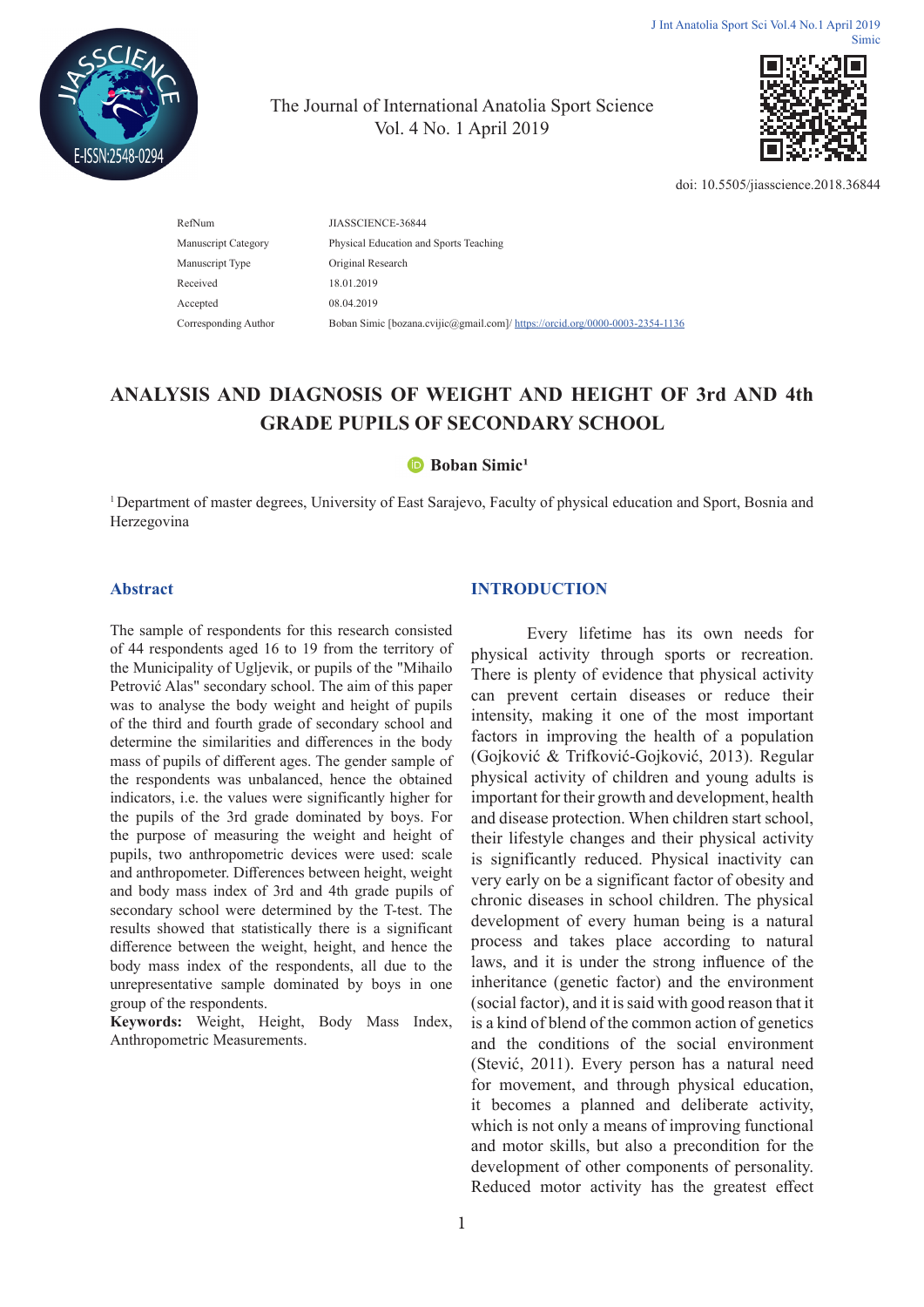on the school population, which is also the most sensitive since it is in the development period. This population, through regular physical education, achieves 10-20% of natural needs for movement. However, the question arises: what about the other 80-90% of the need for movement, whether today's young adults meet this need and how much it affects the growth and the development curve.

Research conducted by Schafer et al. (1998) determined increased body mass among healthy children in Germany. The research involved 2554 children of both sexes and it was found that the values of the body mass index were continuously increasing during the growing up and the indicators were increasing as the measured children got older. According to research published by the Institute of Public Health of Serbia "Dr Milan Jovanović-Batut, more than half of the adult population of Serbia (54%) has a problem of over-nutrition, with obesity most often escalating during the period of development in high school age (Vlajković et al., 2010). Murer et al., in (2016) a survey was conducted in children aged 12 to 18 in Switzerland to 2724 participants. Body height and body weight of the pupils were measured to calculate the body mass index. The results showed that 36.9% of subjects were overweight and obese. In Bosnia and Herzegovina Salihefendić, et al. (2016) conducted a research in (2016) on a sample of 1200 pupils. Anthropometric measurements were conducted and it was found that 12% of pupils had an excessive body mass, and 5% of children were obese. In the developed countries, in many researches, excessive nutrition and obesity have been identified, and Muthuri in (2014) attempted to find data on the state of the body index in less developed countries and explored the area of sub-Saharan Africa where respondents were children and adolescents from 5 to 17 years of age. Both in developed countries, and in these countries, there is a trend of increasing ratio of overweight and obese children, as well as a large number of malnourished children. Therefore, in these countries, the degree of abnormal occurrence is increased, and the percentage of normally nourished children is reduced. Body measurement values were higher in girls, children in urban areas and children with better socioeconomic status.

# **METHODS**

## Sample of respondents

 The study was conducted on a sample of 44 examinees, aged 16 to 19 years. For the needs of the research, a sample of pupils from the Mihailo Petrović Alas school in Ugljevik was taken, of which 29 were male and 15 female who had a physical education class on 7 December. Measurement, ie testing, was carried out in the gym in Ugljevik.

## Sample variables

The following variables have been selected for the analysis and diagnosis of weight and height of 3rd and 4th grade pupils: Body height (cm), Body mass (kg), Body mass index - BMI.

## Description research

The research was conducted on 3rd and 4th grade pupils of the "Mihailo Petrović Alas" secondary school in Ugljevik. Measurements of the weight and height of the pupils were carried out in order to obtain the necessary results, i.e. pupils of the third grade of car mechanics, and of the fourth grade of gymnasium who had a physical education class on that particular day. Full study included a total of 44 examinees, of which there were 29 boys and 15 girls, of which 2 pupils born in 1998, 22 pupils in 1999, 15 pupils in 2000 and 6 in 2001. The measurements were made at the beginning of the class, on 7 December 2017 by measuring their body and height before the warm-up, and in the manner described below. After the research, it was found that slightly more than 70% of pupils had a normal body weight and height ratio, i.e. the corresponding body mass index, while slightly less than 30% belong to the category of abnormal, i.e. overweight, obese and malnutritioned.

# Sample of measuring instruments

For the purpose of measuring the weight and height of the pupils, two anthropometric devices were used, scale and anthropometer. As the subject school does not have a decimal scale with a moving weight and accuracy of 0.1 kg when operating correctly (Parasmani & Roland, 2001), my own spring-balance scale was used for the research with accuracy of up to 0.5 kg and its accuracy was reduced due to the spring susceptible to the elements. Anthropometer was used for measuring the height, a two hundred and twenty-centimetre long angular metal rod with a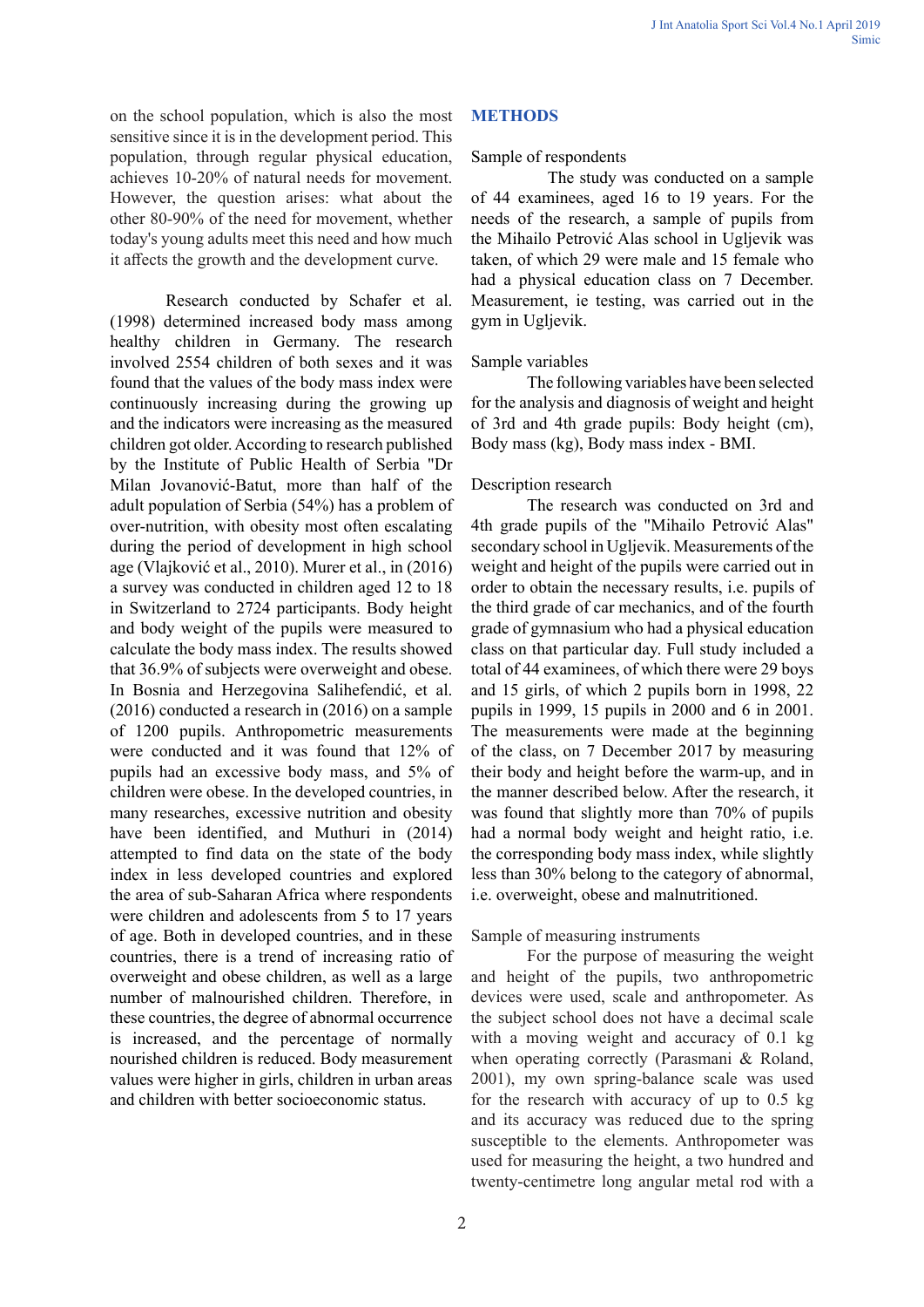sliding part moving along its entire length (Frank & Tanner, 2013). The accuracy of this instrument is 0.1 cm, and the value is expressed through a horizontal crossbar that lies at the top of an anthropometric measuring point. Therefore, the required values were read in relation to the red line located in the middle of a square hole.

The weight of the body is measured by a scale placed on the horizontal flooring (Pržulj & Cicović, 2012). The pupils' body weight was measured with them wearing their shorts and t-shirts, barefoot, standing in the centre of the scale placed on a horizontal surface, standing steadily and upright. After the weighing, with an accuracy of 0.5 kg, the required information was entered by rounding the body mass to a lower value.

After measuring the weight of all pupils in one of the classes, the height was measured, in a way that pupils stood barefoot, in sports equipment - shorts and t-shirts, in an upright position on a firm horizontal surface. The head of the pupil was in upright position, with a view directed toward the Frankfort horizontal. The back of the pupil during the measurement was held straight as far as possible, hands lowered down the body, and the feet held together. As an examiner, I stood on the left side of the pupil and checked whether the anthropometer was positioned correctly, or directly along the back of the body and vertically. After checking, a metal slider is slowly lowered so that the horizontal crossbar comes to the head – the top of the head, after which the result was read with an accuracy of 0.1 cm.

After establishing the main indicators, height and weight of the body, the body mass index was calculated, being a statistical indicator of the nutrition of an individual. I calculated the body mass index of each individual pupil in such a way that I divided the body mass, that is, the mass of a person expressed in kilograms with the height of a person expressed in meters. This index is a simple numerical measure that shows how fat or thin someone is. People who have BMI below 18.5 are undernourished, while those over 25 are over nourished. BMI below 17.5 is a sign that a person may suffer from anorexia, and a value over 30 is an obesity indicator.

Data processing methods

All data was processed with the SPPS statistical package. Descriptive statistical methods were applied to calculate the arithmetic mean, minimum and maximum result, and standard deviation. For the determination of the differences between the mean values at the significance level of 95% ( $p \le 0.05$ ), the "T test" for the samples was used.

#### **RESULTS**

|                  | N  | Minimal | Maximum | Arithmetic<br>mean | Standard<br>deviation | Standard error<br>(Standard error mean) |
|------------------|----|---------|---------|--------------------|-----------------------|-----------------------------------------|
| <b>III</b> Class | 22 | 167     | 192     | 179.55             | 7.54                  | 1.61                                    |
| <b>IV</b> Class  | つつ | 156     | 193     | 169.18             | 10.90                 | 2.32                                    |

**Table 1.** Basic descriptive data for 3rd and 4th grade pupils (height)

The average body height of 3rd pupils is  $179.55 \pm 7.54$  cm, while the average height of the pupils in the 4th grade is  $169.18 \pm 10.90$  cm.

| Table 2. Basic descriptive data for 3rd and 4th grade pupils (weight) |  |  |  |  |  |  |  |  |
|-----------------------------------------------------------------------|--|--|--|--|--|--|--|--|
|-----------------------------------------------------------------------|--|--|--|--|--|--|--|--|

|                  | N  | Minimal | Maximum | Arithmetic<br>mean | Standard<br>deviation | Standard error<br>(Standard error mean) |
|------------------|----|---------|---------|--------------------|-----------------------|-----------------------------------------|
| <b>III</b> Class | 22 | 60      | 95      | 77 14              | 9.21                  | 1.96                                    |
| <b>IV Class</b>  | 22 | 47      | 86      | 62.77              | 12                    | 2.56                                    |

The body average weight of 3rd pupils is  $77.14 \pm 9.21$  kg, while pupils of 4th grade have an average weight of  $62.77 \pm 12$ kg.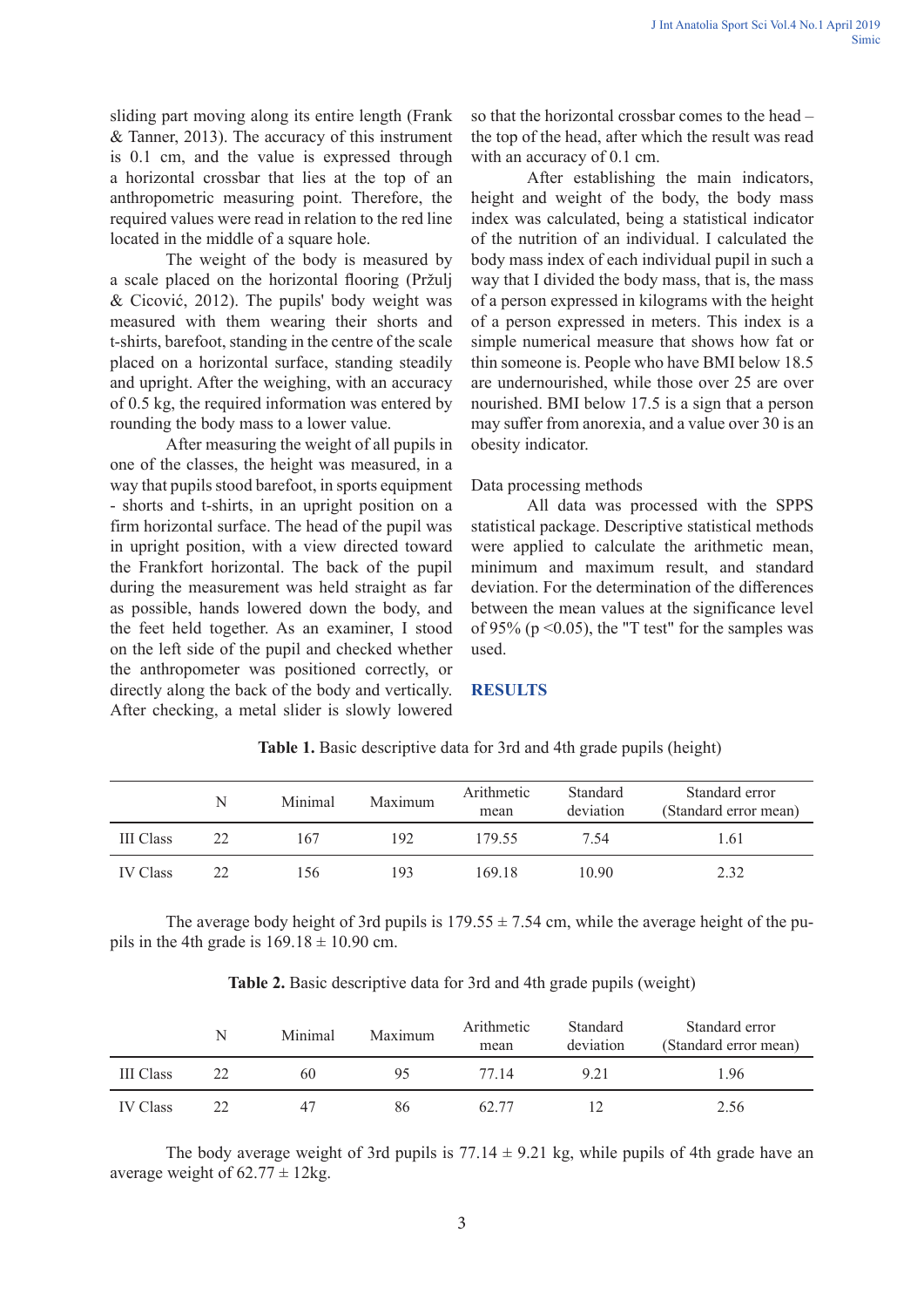|                  | N  | Minimal | Maximum | Arithmetic<br>mean | Standard<br>deviation | Standard error<br>(Standard error mean) |
|------------------|----|---------|---------|--------------------|-----------------------|-----------------------------------------|
| <b>III</b> Class | 22 | 18.30   | 28.74   | 23.8518            | 2.8448                | 0.6065                                  |
| <b>IV Class</b>  | 22 | 17.65   | 31.22   | 21 8114            | 3.4036                | 0.7256                                  |

| Table 3. Basic descriptive data for 3rd and 4th grade pupils (BMI) |  |  |  |  |  |
|--------------------------------------------------------------------|--|--|--|--|--|
|--------------------------------------------------------------------|--|--|--|--|--|

The index of body mass for the pupils of 3rd grade take out 23.8518, while in the 4th grade pupils it is 21.8114.

**Table 4.** Determination of difference in height, weight and body index between pupils of 3rd and 4th grade at a level of significance of 95% (r˂0.05)

|                           | Artificial<br>midpoint of 3rd<br>grade pupils | Artificial midpoint<br>of pupils of 4th<br>grade | t - value | Critical value - p | Standard Error of<br>Difference |
|---------------------------|-----------------------------------------------|--------------------------------------------------|-----------|--------------------|---------------------------------|
| Physical height           | 179.55                                        | 169.18                                           | 3.6687    | 0.0007             | 2.825                           |
| Body weight               | 77.14                                         | 62.77                                            | 4.4532    | 0.0001             | 3.225                           |
| <b>Body Mass</b><br>Index | 23.8518                                       | 21.8114                                          | 2.1575    | 0.0367             | 0.946                           |

From Table 4 it can be seen that there are significant differences between the weight, height and body mass index of 3rd and 4th grade pupils because the critical value indicator is smaller than 0.05 in all cases.

## **DISCUSSION**

The average body height of 3rd pupils is  $179.55 \pm 7.54$  cm, while the average height of the pupils in the 4th grade is  $169.18 \pm 10.90$  cm. So, the younger grade pupils are taller than the elder one. These results are not ordinary considering other observation of scientist and logical conclusions. Is it means that with the growth the pupils become smaller? All research about the height of young people – grade pupils of secondary school have opposite results than we get in this research in a way that the body height of 3rd pupils is smaller than the height of the pupils in the 4th grade. After a similar research project, Kovačević, et. al., (2018) gets the results that the average body height of 3rd pupils is 169±6.33 cm until the average body height of the pupils in the 4th grade is 183±5.99 cm. But in the same type of research, the differences are not so big, and the average body height is largely equated. However, differences in the average height are not so various if the structure of examines is uniform (Kutle & Anić, 2019). The results obtained are diametric in relation to the age of the respondents, however, this is because boys dominated in the third-grade sample, their bodies being naturally bigger, and they are taller than girls. We can conclude that with the age and growth grade pupils do not have smaller body height, on the contrary, they are in ages when growing. These results are a consequence of an unusual type of two opposite types of classes considering gender, age, and occupation.

The result obtained in terms of the body weight of 3rd pupils is similar to the result obtained in terms of height, since they have an average weight of  $77.14 \pm 9.21$  kg, while pupils of 4th grade have an average weight of  $62.77 \pm 12$ kg. This obtained indicator is the result of the different structure of the respondents, because boys are mostly being educated to be car mechanics and have larger muscles. Our observations confirm other researches because in this period the grade pupils suffer from major pubertal changes that caused more weight that is usually. The average weight is not drastically different considering the structure of examinees. The founded difference in weight is a consequence of other factors such is irregular nutrition, sports or on other side absence of physical activity. Similar was founded by others when examined the average weight of grade pupils and get that the pupils of 3rd grade have 74,31 kg  $\pm$ 17, otherwise pupils of 4th grade have 73,51±13,32 kg (Đurašković et. al., 2010).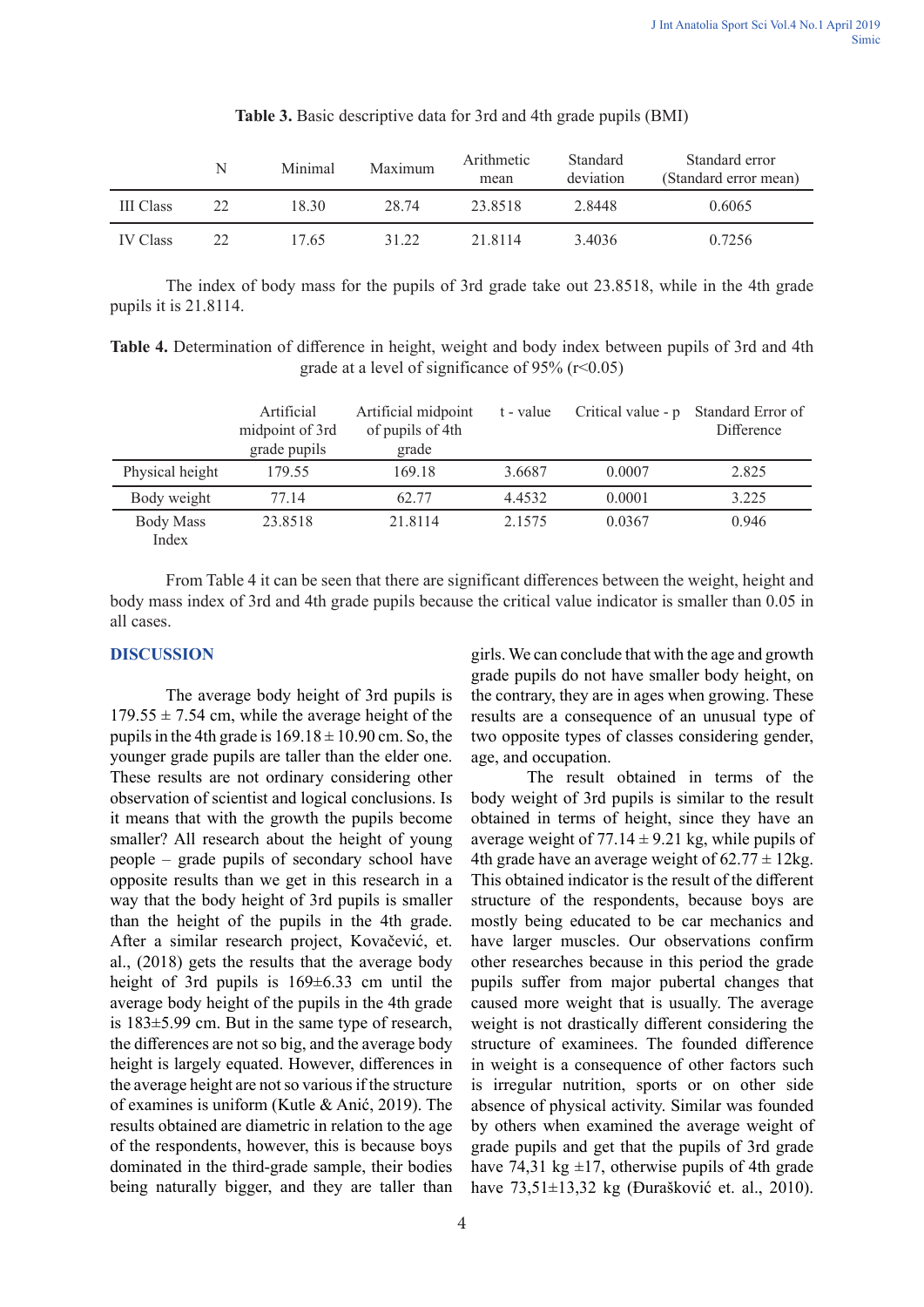During this, it is clear that the founded results are confirmed with another one, and the differences can be seen only in the slightly lower scope of differences average, although the deviations are fairly uniform. Therefore, according to general statistic and research done by BATUT, more than half of the adult population on Balkan has a problem of over nutrition, with obesity most often escalating during the period od development in high school age (Vlajković et. al., 2010). Our examinees are not included in this category of fat pupils, because the most over result of weight is 95 kg which number is not too highest for eventually minimal height of 167 cm. So, the differences in the average body weight of the pupils in the 3rd grade and of the pupils in the 4th grade, and the highest body weight of younger pupils is not exception considering the domination of boys.

When these two variables - height and weight are placed in mutual relation, an index of body mass is obtained which is an arithmetic mean in the pupils of 3rd grade 23.8518, while in the 4th grade pupils it is 21.8114. By observing the given results, we conclude that this is a group of normally nourished children. Since the deviation from the mean result in 3rd grade pupils is 2.8448, and given the average BMI, the result may indicate overly nourished children in the sample, while the deviation among the pupils of the 4th grade shows a greater chance of having malnourished children, and which is also visible from the minimum BMI value of the sample in question. Therefore, it is evident that pupils of the third grade tend to be overly nourished, while fourth graders are closer to malnutrition, and they represent two diameters of one scale. Other researchers, like Dačević (2013) did not found some differences in results, and during him, all diversity that exist in BMI is in permit scale. The results is rating from 17.65 to 31.22, and standard deviation do not crossing the number of 3.5 which is more than good result. So this means that we confirmed the theory that grade pupil in Balkan are not so far from pretil or underfed grade in isolated cases, otherwise both examined groups confirmed that the normal BMI prevailed.

From all this result it can be seen that there are significant differences between the weight, height and body mass index of 3rd and 4th grade pupils because the critical value indicator is smaller than 0.05 in all cases. This result is consequence of all factors that determined research that was completed. In basis, we have two samples that comparate in critical points, and results are different than expected. We get the inversion of expected results during the examples. We believe that if we done the research on more equible examples that results would be more related, but the purpose of research is not to examined the subject with already excepted parameters.

## **CONCLUSION**

The aim of this research was to establish the normality, ie the abnormality of the weight and height of pupils in secondary school age. Although the World Health Organization and leading experts point to obesity and improper development of children and young adults, especially in the period of secondary school age, this research has not identified a worrying number of obese or underweight pupils. The reason for moderate results and slight deviations from the normal body index can be attributed to the great physical activity of pupils due to the various sports offered in the school where the examination was conducted. A greater number of overweight people appear in younger generations, or individuals whose physical development is not yet complete, however excessive nutrition in this category of pupils can be corrected by increased physical activity (due to the border line index between normal and excessive nourishment) and cannot be considered alarming since by examining older generations it was found that deviations from normal body weight are corrected in a year or two (the age difference between subjects) of physical development and physical activity.

After the research was carried out, there were significant differences between the height, weight and index of the body weight of pupils of the third and fourth grade. On the basis of the collected data on body weight, height and body mass index, it can be said that in order to produce more relevant results, the research should be carried out on larger and more representative samples, that is, above all, more diverse structures in terms of occupation, sex, social factors and other factors that may be relevant for physical development.

#### **REFERENCES**

Gojkovic, D. & Trifković-Gojković V. (2013) Corrective-gymnastic prevention of postural disorders of the spinal column, p.3, 1st Edition, East Sarajevo: